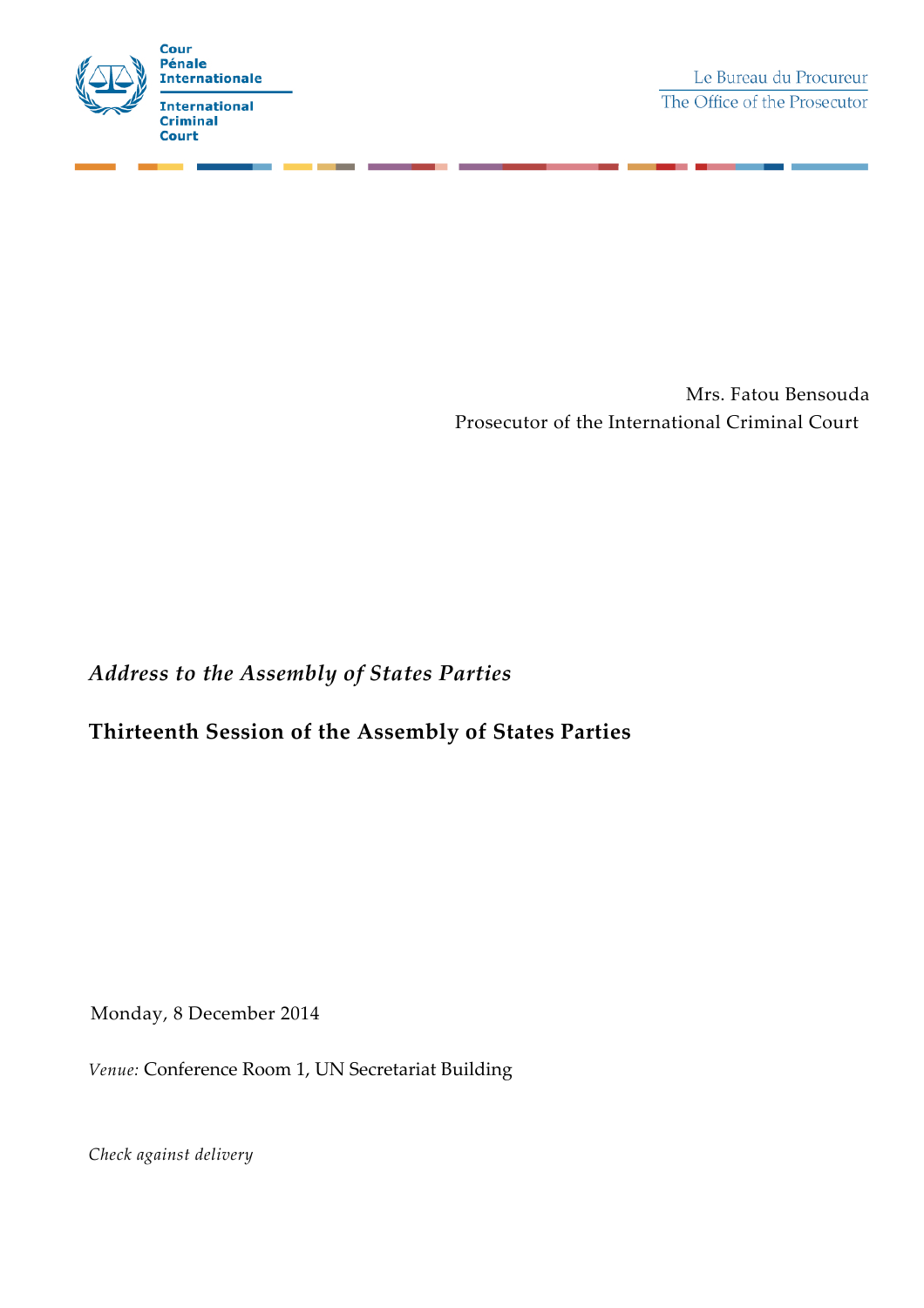Mr. President of the Assembly, Madame President of the Central African Republic, Mr. Under-Secretary-General for Legal Affairs, Mr. President of the International Criminal Court, Mr. Registrar, Your Excellencies, Honorable Ministers, Distinguished Delegates, Ladies and Gentlemen,

At the outset, Your Excellency Minister Sidiki Kaba, *mon frère*, I wish to congratulate you for your election as President of the Assembly. Your election is a demonstration of your strong and unyielding commitment and that of your country to international justice and the International Criminal Court. We assure you and your Bureau of our cooperation as we continue building on the gains of the last twelve years of the existence and evolution of the ICC. The next three years may certainly have their own share of challenges, but we are confident that under your leadership, we shall rise above these challenges and emerge triumphant. We count on your stewardship to navigate this independent and impartial judicial institution through the turbulent seas of sometimes parochial, short term political interests designed to detract the institution from carrying out the mandate given to it by the Rome Statute.

Ambassador Tiina Intelmann, we thank you for your stewardship of the Assembly over the past three years. You have been an outstanding and tireless advocate for the Court and one of its staunchest supporters. Your contribution to the institution has been notable and we thank you for all your efforts in the past three years. I have no doubt that you will continue to be a trusted friend in any new capacity you hold in the future, for which we wish you well and continued success. To all the outgoing members of the Bureau, and in particular Ambassadors Markus Börlin and Ken Kanda, we thank you for your leadership in The Hague and New York, respectively.

My sister President Samba-Panza, welcome and thank you for gracing us with your presence at this year's Assembly, which is a testament of the trust that you and the people of the Central African Republic, and indeed the African Continent more generally, have in the Court. Our joint efforts to address the spiralling violations of human rights and alleged mass crimes in the Central African Republic are just beginning. It will not be an easy task but under your leadership and with your support and that of the people of Central African Republic, I am confident great strides can be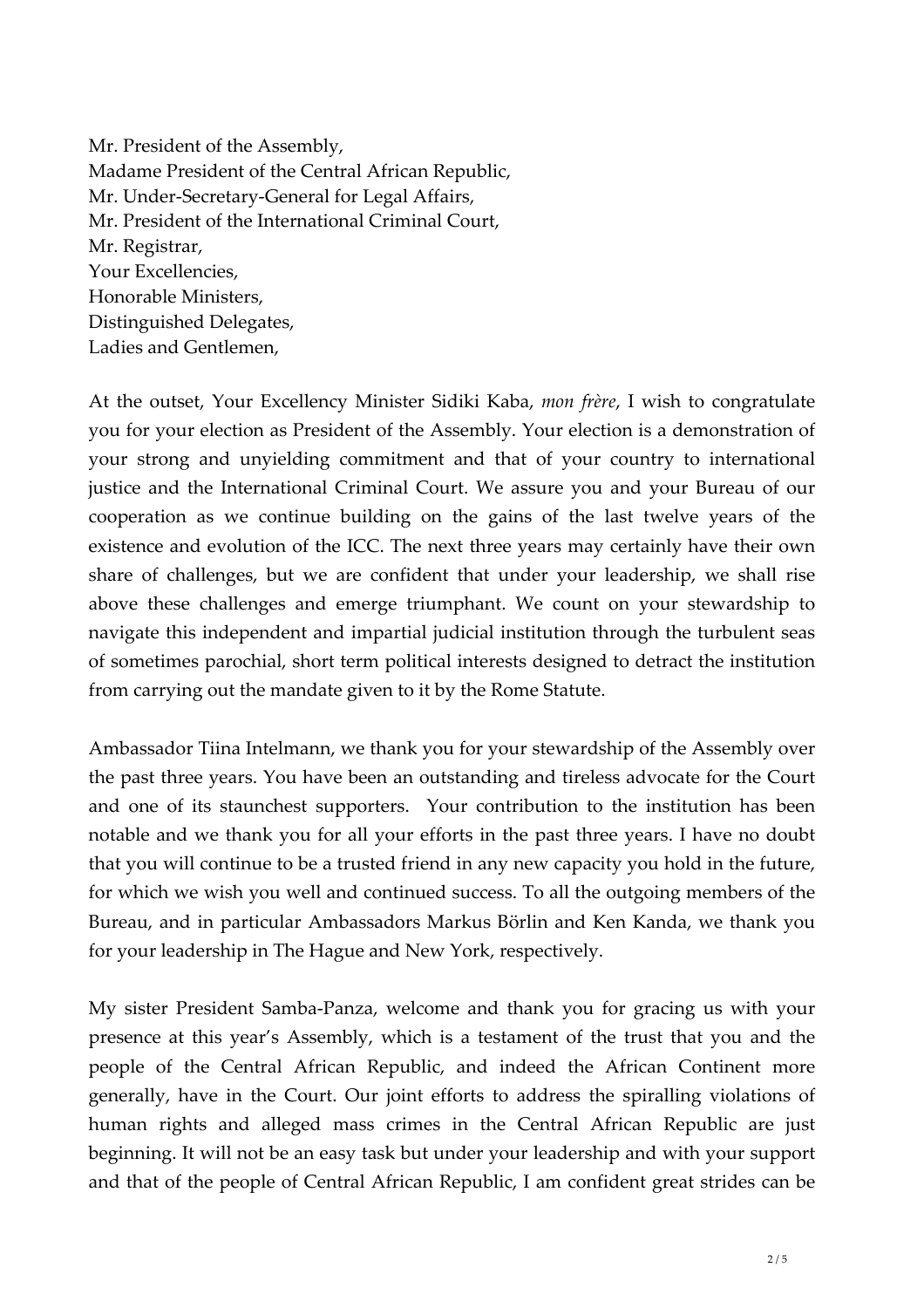made to bring justice and accountability to your country and for the benefit of the good people of the Central Africa Republic. You can count on us that no stone will be left unturned in our quest for justice, and by so doing, contributing to your efforts to build lasting peace and prosperity in your country. The victims of heinous crimes in the Central African Republic deserve no less.

## Mr. President,

2014 has come and gone with its challenges and successes.

Amongst the challenges we face is the difficulty of matching resources to the expectations of States Parties, victims, communities affected by mass atrocities, and the international community as a whole. While we are fully aware of the ever increasing strains in the global and many national economies, we should avoid depriving the Court of the vital means necessary to effectively discharge its mandate. At this crucial time, when we are seeking to enhance the quality of our work to consistently achieve positive outcomes through implementation of our Strategic Plan, we should also consistently strive to narrow the gap between resources and expectations, otherwise we risk systemic under-performance that will harm the Court's legitimacy and credibility as it strives to discharge its mandate. Proper funding will be *key* to ensuring that the ICC delivers on the promise of the Rome Statute. We count on this Assembly of States Parties to grant us the resources we need, not only to do our job, but to do it well.

Operating in a highly politicised international environment, in which the role and function of the Court as a key player and judicial pillar in the international arena is often misunderstood, continues to be a major challenge. This has led to unfair and unjustified criticism of the Court. Such criticisms have served to strengthen our resolve and commitment to independently and impartially discharge the mandate entrusted to us by the Rome Statute, guided by nothing but the law and evidence, devoid of any political considerations. Just as the oversight function of the ASP under Article 112 of the Rome Statute is an important factor for the institution's success, so too is *respect for judicial independence* and *safeguarding the integrity of the judicial process* from political interference. It is the duty and indeed the responsibility of this eminent body to *protect* the institution and *safeguard* its judicial independence, much as you are duty bound to provide management oversight over its administration. We *must always* honour the sanctity of the Rome Statute and act as its unwavering custodians.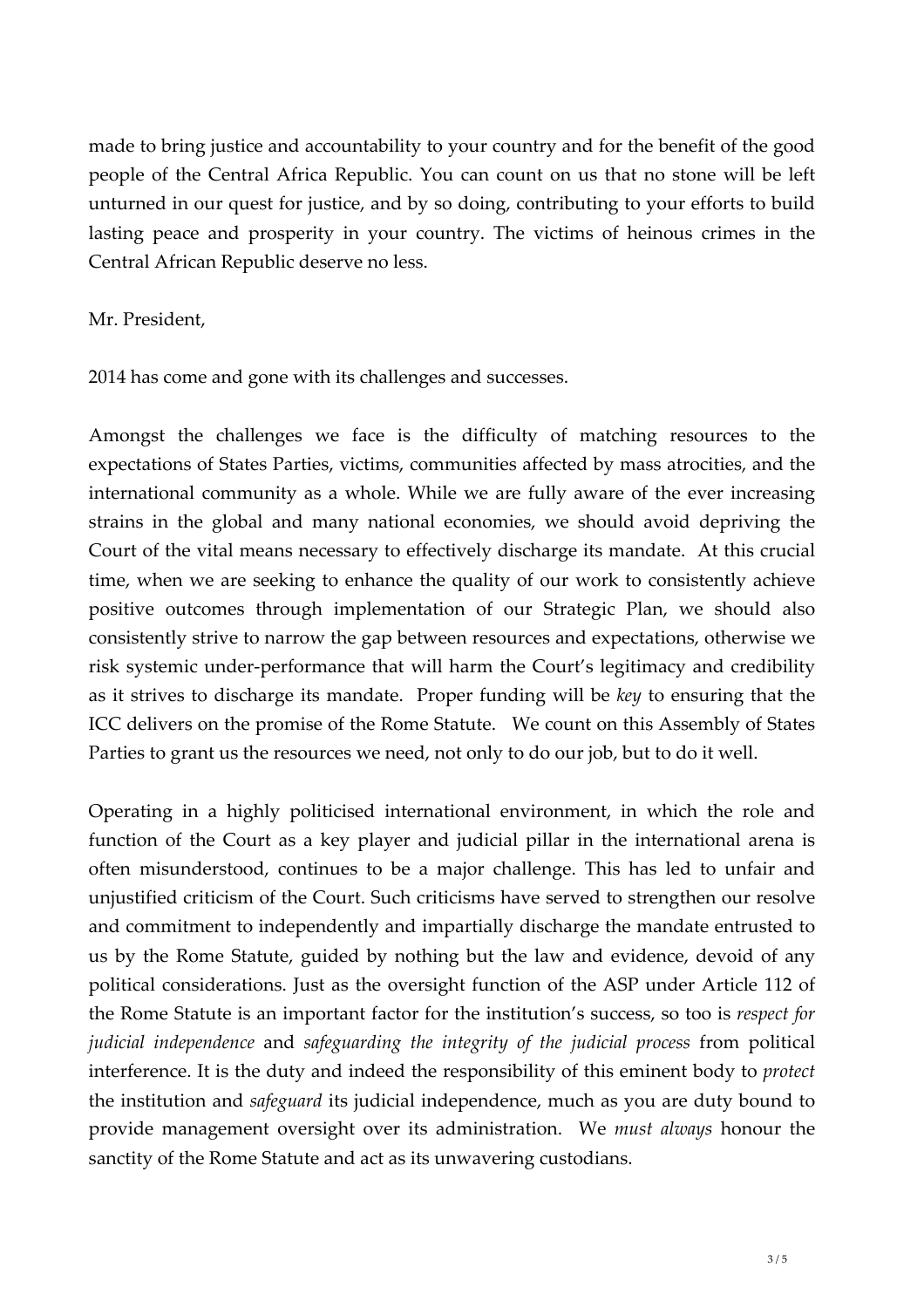Over the years we have stressed the importance of effective, timely, and tangible cooperation with the Court, in particular in the crucial areas of collection of evidence, witness protection, arrest and surrender of suspects as well as the enforcement of sentences. Statistics in each of these areas speak volumes: 14 agreements for the relocation of witnesses; 13 suspects still to be arrested and surrendered; and seven agreements regarding the enforcement of sentences. A far cry when viewed against the 122 States Parties that have assumed obligations to fully cooperate with the Court.

It is particularly disturbing that a number of suspects indicted by the Court remain at large after States invested so much in the investigations that culminated in the Chambers' decisions that these suspects have to answer charges. It is in our collective interest to see a return on this investment. I can only reiterate that States are the enforcement arm without which the Court cannot properly function.

Despite all these, 2014 has also witnessed positive developments.

As my annual Report on Preliminary Examinations activities demonstrates, out of the eleven situations we engaged in during the course of this year, one proceeded to investigations, here I am referring to the Central African Republic and two were closed: these relate to the Republic of Korea, and the Registered vessels of Comoros, Greece and Cambodia. Two new situations were opened in Ukraine and Iraq. Our renewed focus on preliminary examinations as one of the core activities of the Office and the allocation of resources to this process has resulted in more intensive examination and constructive engagement with States Parties in an effort to encourage such States to assume their primary responsibility to investigate and prosecute crimes. Good progress is being made in advancing all other situations to next phases in the preliminary examination process.

In line with the Office's policy to be as trial ready as possible well in advance of any envisaged trial date, we are prioritizing investigative activities to focus on cases in which the judicial process has already been triggered. This entails shifting of resources as we 'hibernate' less urgent investigations.